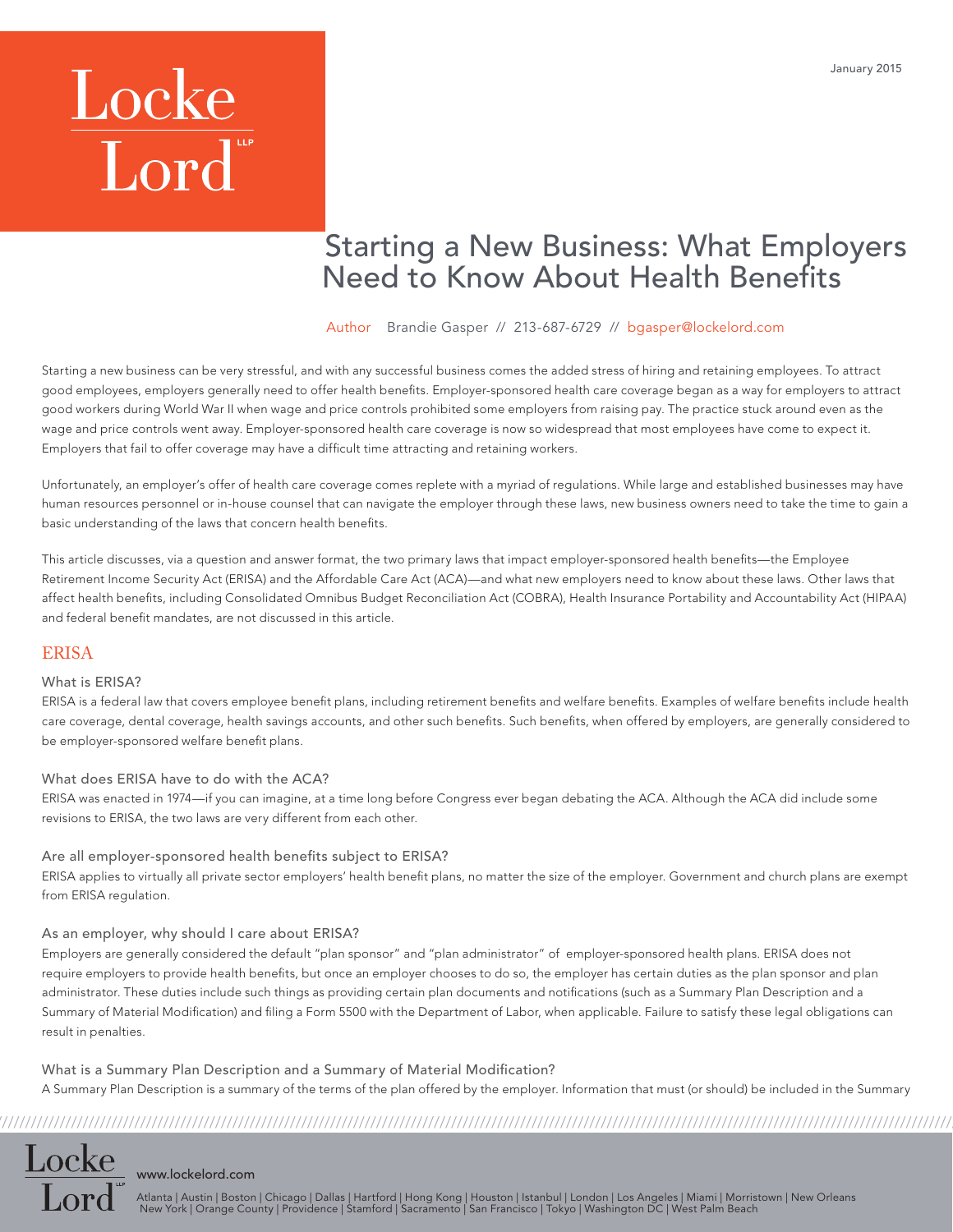Plan Description includes the employer identification number, the person designated as the agent for service of legal process for the plan, a description of the employees and dependents eligible for the benefits, whether the plan is an insured or self-insured plan, claims and appeal procedures, plan amendment and termination procedures, and a description of how refunds will be treated. The Summary Plan Description also needs to include certain required statements. An employer must provide new employees that choose to participate in the plan a Summary Plan Description within 90 days of the employee first becoming covered under the plan (or 120 days for new plans) and then at regular intervals thereafter.

////////////////////////////////////////////////////////////////////////////////////////////////////////////////////////////////////////////////////////////////////////////////

When an employer makes material modifications to its offered benefits, the employer needs to provide employees notice of the change via a Summary of Material Modification. Many material modifications occur around open enrollment time. The following are some examples of modifications requiring the issuance of a Summary of Material Modification:

- Changing insurance companies or insurance policies;
- Changing deductible or copayment amounts;
- Changing employer contributions;
- Changing eligibility requirements; and
- Adding or deleting benefits.

An employer must distribute the Summary of Material Modification or an updated Summary Plan Description within 210 days of a material change to the plan, and within 60 days of a material change to the plan that results in a reduction in health plan services or benefits. There is a penalty of up to \$110 per day for not delivering a Summary Plan Description or a Summary of Material Modification within 30 days after a participant or beneficiary requests it, and there is also the potential for employer liability, especially if a material reduction has occurred.

Won't the health insurance company or HMO provide the Summary Plan Description and Summary of Material Modification? Most insurance companies and health maintenance organizations (HMOs) provide a Certificate of Insurance or an Evidence of Coverage, depending on what type of coverage is being provided. While these documents contain many of the terms required to be in a Summary Plan Description, they may not cover all of the required terms. For instance, the employer has some latitude to determine which classes of employees are eligible for the employer-sponsored plan. This information is often not in the Certificate of Insurance or Evidence of Coverage. As a courtesy to their clients, some insurance companies and HMOs do provide additional information an employer can complete and include with the Certificate of Insurance or Evidence of Coverage in order to fully meet the Summary Plan Description requirements.

#### Do new employers need to file a Form 5500?

Unless an exemption applies, ERISA requires plan administrators (this usually means the employer) to file an "annual report" called a Form 5500 with the Department of Labor. However, small insured plans are exempt from the Form 5500 requirement. Small insured plans are those fully insured plans that cover fewer than 100 participants at the beginning of the plan year. A "participant" includes only employees and former employees covered by the plan; it does not include non-employee dependents.

#### ACA

#### Under the ACA, are new employers required to provide health care coverage to their employees?

Employers with fewer than 50 full-time employees are not required to provide health care coverage to their employees. Employers with between 50 and 99 full-time employees are not required to provide health care coverage to employees until 2016, at which point the employer must choose between providing coverage or potentially paying a penalty for failing to do so. Employers with 100 or more full-time employees must provide qualifying coverage or pay a penalty beginning in 2015 if any of their employees obtain government-subsidized coverage through a state or federal Exchange (Marketplace). Because most new businesses are small businesses, this article focuses on how the ACA affects smaller employers.

Determining the number of full-time employees is a little more difficult than meets the eye. A full-time employee includes any employee who worked an average of at least 30 hours per week, as opposed to the more traditionally accepted 40 hour per week requirement. Also, part-time employees are taken into account in calculating the number of full-time employees. For example, an employer that employs 40 full-time employees that worked on average 30 hours per week and 20 part-time employees that worked on average 15 hours per week, will be seen as employing the equivalent of 50 full-time employees. Due to the consideration of part-time employees, the ACA uses the term "full-time equivalents," meaning that, in the preceding example, the employer had 50 full-time equivalents.

## $\frac{\text{Locke}}{\text{Lord}^*}$